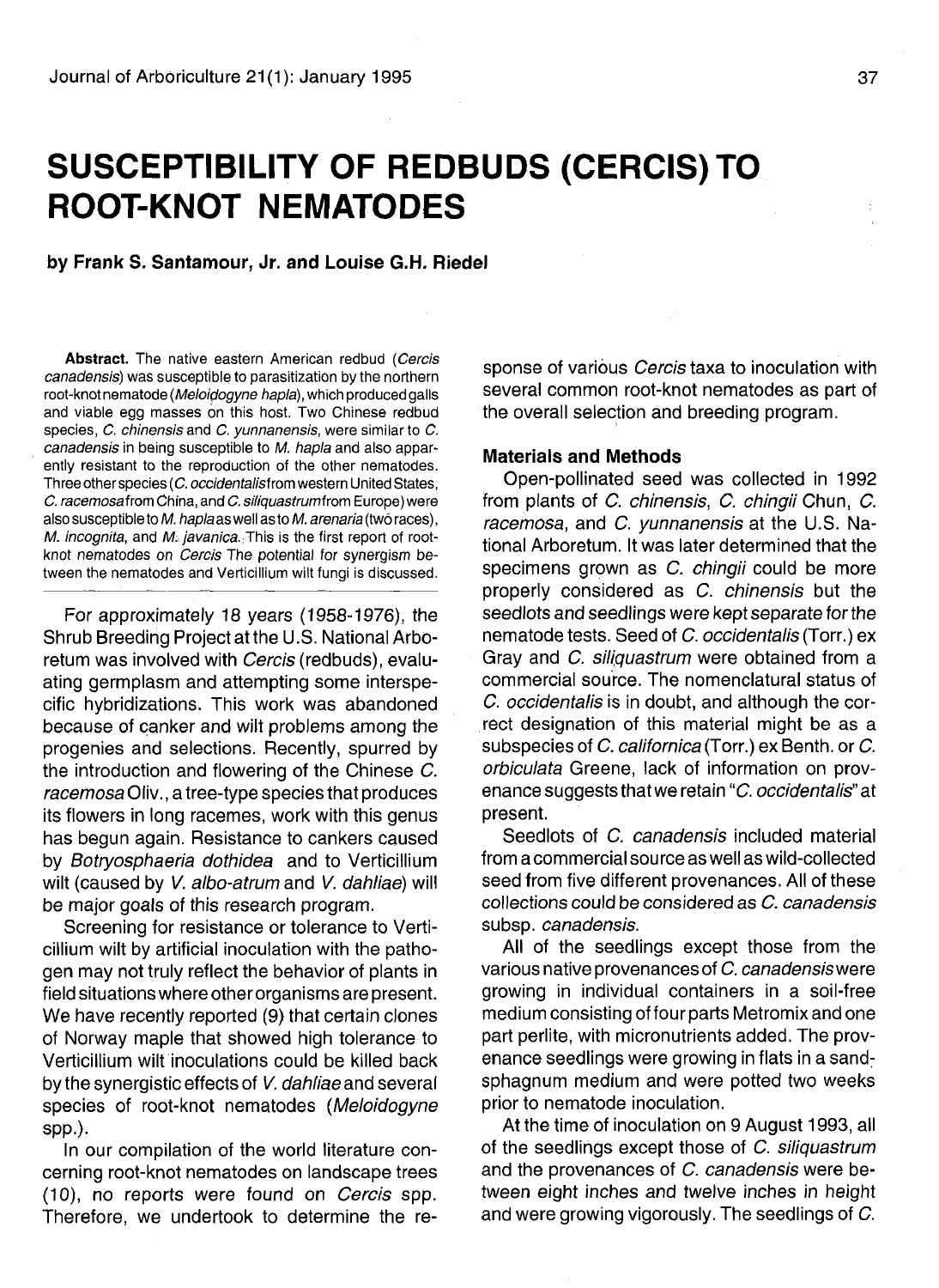siliquastrum were only about six inches tall, but were very healthy. On the other hand, the provenance seedlings of C. canadensis were weakappearing plants ranging from four to six inches in height.

Nematode cultures of Meloidogyne arenaria (Neal) Chitwood-two races, M. hapla Chitwood, M. incognita (Kofoid and White) Chitwood, and M. javanica (Treub) Chitwood were maintained on plants of 'Rutgers' tomato. The nematode inoculum consisted of finely chopped root galls mixed with the tomato growing medium in a 2:1 ratio. Each Cercis seedling was inoculated by placing two 25 cc aliquots of the chopped gall inoculum into each container. Three seedlings of each of the 12 Cercis seedlots were inoculated with each of five nematodes, giving a total of 180 plants.

The inoculated seedlings were unpotted 70 to 80 days after inoculation. The root systems were removed, rinsed relatively free of growing medium, and stored in plastic bags in a refrigerator at 4°C until critical examination. All galls on all root systems were counted. The percentage of galls containing viable egg masses was determined by examining all galls on root systems with fewer than 100 galls and at least 100 galls on root systems harboring larger numbers of galls.

## **Results and Discussion**

Results of the nematode analyses are given in Table 1. All of the nematodes were capable of producing substantial numbers of galls on the roots of all vigorous seedlings of all the Cercistaxa tested. In previous generic surveys of willows (11), oaks (7), and maples (8), we found that at least a few, and sometimes many, taxa appeared to be highly resistant to gall formation by one or more of the nematodes. It may be that there was greater genetic diversity in those genera with welldefined subgeneric or sectional categories and that the Cercis species represent a more homogeneous group. The lower degree of galling on the provenance seedlings of C. canadensiswas likely the results of their sub-optimal growth.

Even though most of the plants were heavily galled, there were major differences in the ability of the different nematodes to reproduce on the various Cercis species. It would appear that C. occidentalis, C. racemosa, and C. siliquastrum were susceptible to all of the nematodes, but the

**Table 1. Response of redbud (Cercis) taxa to inoculation with root-knot nematodes (Meloidogyne spp.)<sup>1</sup>**

| <b>Species</b>  | M. arenaria |        | M. hapla | M. incognita M. javanica |       |
|-----------------|-------------|--------|----------|--------------------------|-------|
| source          | Race 1      | Race 2 |          |                          |       |
| C. canadensis   |             |        |          |                          |       |
| Commercial      | 5(0)        | 3(0)   | 4(12)    | 4(0)                     | 3(0)  |
| Michigan        | 3(0)        | 2(0)   | 3(6)     | 2(0)                     | 4(0)  |
| N. Carolina     | 3(0)        | 2(0)   | 3(0)     | 3(0)                     | 3(0)  |
| Pennsylvania    | 4(0)        | 4(0)   | 3(0)     | 4(0)                     | 2(0)  |
| Tennessee       | 4(0)        | 4(0)   | 4(2)     | 4(0)                     | 2(0)  |
| Virginia        | 2(0)        | 2(0)   | 4(2)     | 2(0)                     | 4(0)  |
| C. chinensis    | 5(0)        | 4(0)   | 4(13)    | 4(0)                     | 4(0)  |
| (C. chingii)    | 5(0)        | 4(0)   | 5(17)    | 4(0)                     | 5(0)  |
| C. occidentalis | 5(2)        | 5(2)   | 4(25)    | 5(7)                     | 5(11) |
| C. racemosa     | 5(8)        | 5(16)  | 5(16)    | 5(15)                    | 5(16) |
| C. siliquastrum | 5(34)       | 5(16)  | 5(29)    | 5(17)                    | 5(13) |
| C. yunnanensis  | 5(0)        | 5(0)   | 4(1)     | 5(0)                     | 5(0)  |

 $\frac{1}{2}$  First number refers to worst case gall rating: 0=no galls; 1 = from one to two galls; 2 = three to 10 galls; 3 = 11 to 30 galls; 4 = 31 to 100 galls; 5 = more than 100 galls per root system. Number in parentheses is the percentage of galls containing viable egg masses.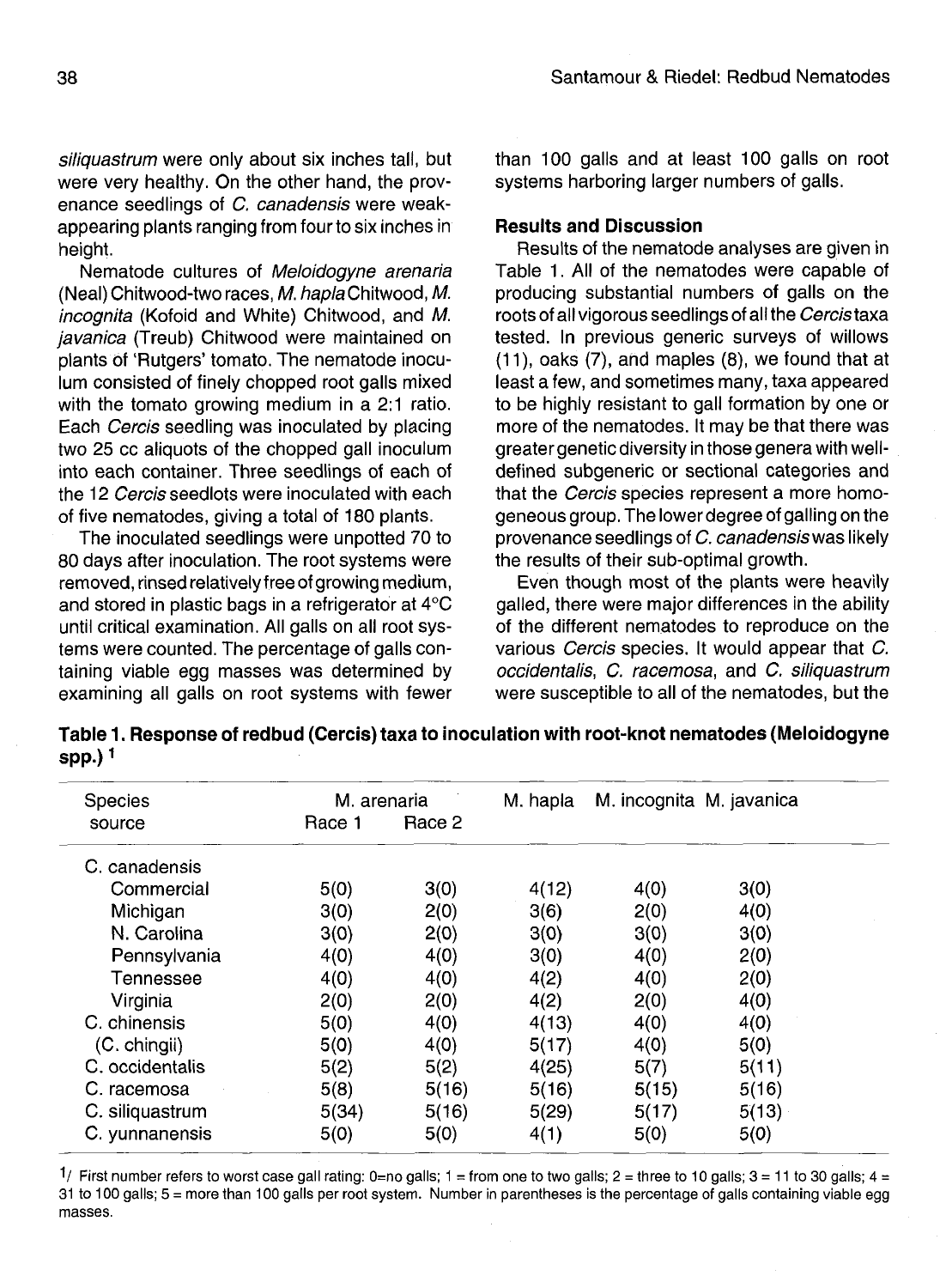reproduction of M. arenaria on  $C$ , occidentalis was not especially high. Only M. hapla was capable of reproducing on C. canadensis and C. chinensis (including C. chingii). The limited reproduction of M. hapla on weak-growing seedlings from three of the five provenance seedlots of C. canadensis provided some confirmation that M. hapla would be the major pest of this species.

The high degree of galling and lack of nematode reproduction in many redbud-nematode combinations is reminiscent of the work of Golden and Shafer (3) on the crucifer Hesperis matronalis L. They found that although four species and two subspecies of nematodes produced numerous galls on this plant no nematode reproduction occurred.

It is possible that C. yunnanensiswas resistant to the reproduction of all of the nematodes. The single egg mass found in the analysis of 80 galls produced by M. hapla on three plants of this species produced only a few normal-appearing eggs. Interestingly, 469 galls of M. javanica were found on one plant of this species. This was the highest number of galls on any plant of any species, but not one egg mass was detected.

Several species of Cercis have been shown to be susceptible to Verticillium wilt, and a few reports have dealt with more than the isolation of the pathogenic fungus from symptomatic plants. Furthermore, there has always been some controversy whether the pathogen should be classified as V. albo-atrum or V. dahliae. For instance, Carter (1) reported the isolation of V. albo-atrum from C. canadensis in Illinois in 1941, but Smith and Neely (12) considered all of the 51 isolates obtained from woody hosts in Illinois (including C. canadensis) to be V. dahliae.

With regard to C. canadensis, Himelick (4) was able to induce wilt symptoms in six of 10 seedlings that were trunk-inoculated. Smith and Neely (12) determined the relative susceptibilities of six woody species by pathogen recovery, the extent of vascular colonization, and the length of vascular streaking following twig inoculations with nine fungal isolates. They concluded that C. canadensis was nearly as susceptible to Verticillium wilt as Norway maple, and more susceptible than American elm, catalpa, tuliptree, green ash, and

Russian olive.

Verticillium wilt has also been noted on C. siliquastrum in Italy (2) and on C. chinensis in Russia (6). More recently, Jacobs et al. (5) tested seedlings of C. canadensis, C. chinensis, and C. yunnanensis Hu and Cheng for variability in resistance to Verticillium wilt, using root dip inoculations with isolates of V. dahliae. They found that although the infection rate in C. canadensis was significantly lower than that for either Chinese species, the low infection rate of all species suggested that the root dip was marginally effective at inoculating plants.

These nematode data have obvious implications for breeding research, since it is possible that progeny from crosses of C. racemosa with C. canadensis might be susceptible to all of the nematodes. The use of C. yunnanensis in certain crosses may confer nematode resistance to hybrid progenies. However, the susceptibility of Cercis spp. to nematodes may only be a major problem in the field if there is a synergistic effect between root-knot nematodes and Verticillium spp. Studies to determine this possibility will be undertaken in 1994.

**Acknowledgments.** We are indebted to Horticulturist Ruth L. Dix (USNA) and Supervisory Horticulturist Dr. Edward J. Garvey (USNA) for supplying the Cercis seedlings and to Biological Technician Monique L. Petersen (USNA) for assistance in the nematode analyses.

## **Literature Cited**

- 1. Carter, J.C. 1945. Isolations of Verticillium from trees and shrubs in Illinois. Plant Disease Reptr. 29: 95-96.
- 2. Goidanich, G. 1935. New cases of tracheomycosis caused by Verticillium in Italy. Observations on a new species of tracheid-inhabiting Verticillium. (In Italian) Boll. Staz. Pat. veg. Roma, N.S. 15(4) 548-554. (English abstract in Rev. Appl. Mycol. 15:474).
- 3. Golden, A.M., and T. Shafer. 1958. Unsual response of Hesperis matronalis L. to root-knot nematodes (Meloidogyne spp.). Plant Disease Reptr. 42: 1163-1166.
- 4. Himelick, E.B. 1969. Tree and shrub hosts of Verticillium albo-atrum. III. Nat. Hist. Surv. Biol. Notes No. 66, 8 p.
- 5. Jacobs, K.A., S. Bentz, and G.R. Johnson. 1994. Screening three Cercis species for resistance to Verticillium wilt. Plant Disease (In Press).
- 6. Ostasheva, N.A. 1982. Cercis, a potential carrier of infection of tracheomycosis for fruit crops. (In Russian). Biull. Gl. Bot. Sada 123:92-95.
- 7. Santamour, F.S., Jr. 1992. Susceptibility of oaks to rootknot nematodes. J. Arboric. 18: 216-219.